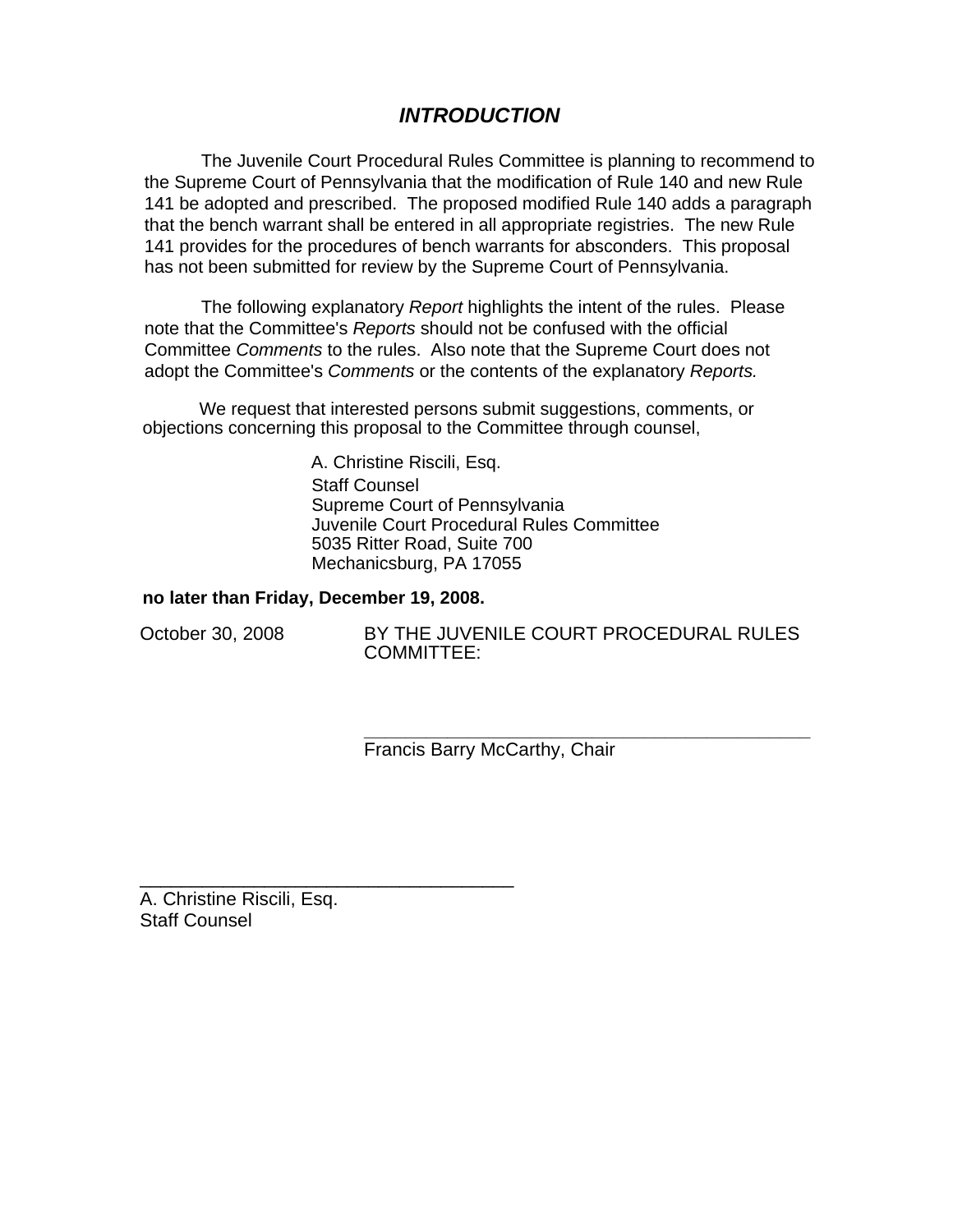## *EXPLANATORY REPORT*

#### **RULE 140 - BENCH WARRANTS FOR FAILURE TO APPEAR**

 A new paragraph (B) has been added. A bench warrant shall be entered in all appropriate registries, such as, JNET, CLEAN, PCIC, and NCIC, by the juvenile probation officer or other court designee once a warrant has been issued by the judge. This ensures that law enforcement is aware of the bench warrant so it may be executed.

#### **RULE 141 - BENCH WARRANTS FOR ABSCONDERS**

 This new rule provides for the procedures when a juvenile absconds from the supervision of the court. This covers all incidences when the court no longer has contact with the juvenile. This would include, but is not limited to, a juvenile who: 1) has escaped from a placement facility, detention facility, shelter care facility, foster care, or other court-ordered programs or placements; 2) fails to report to juvenile probation; 3) cannot be located by juvenile probation; or 4) otherwise leaves the jurisdiction of the court.

 Paragraph (B) ensures that the bench warrant is entered in all appropriate registries by the juvenile probation officer or other court designee once a warrant has been issued by the judge. This ensures that law enforcement is aware of the bench warrant so it may be executed.

 Paragraph (C) requires that the juvenile is to be detained in a detention facility or any other facility deemed appropriate by the court until a prompt hearing pursuant to paragraph (D).

 The guardian of the juvenile is to be notified immediately when a juvenile is taken into custody pursuant to a bench warrant. The arresting officer is to explain the reasons the warrant was issued and where the juvenile is being detained. *See*  paragraph (F).

 Paragraph (G) provides for the procedures on returning and executing the warrant.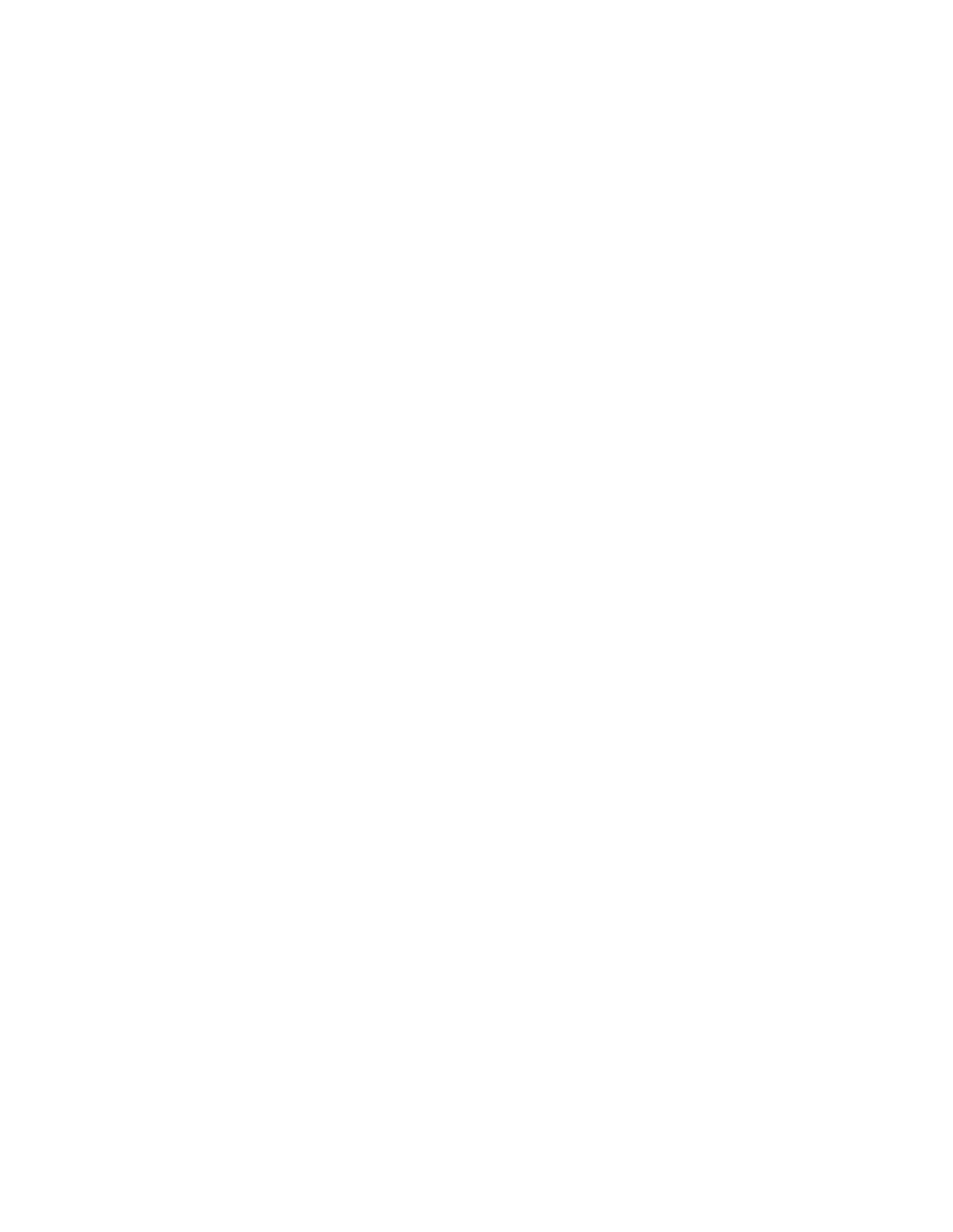## **RULE 140 . BENCH WARRANTS FOR FAILURE TO APPEAR**

### A. **Issuance of warrant.**

- 1) Before a bench warrant may be issued by a judge, the judge shall find that the subpoenaed or summoned person received sufficient notice of the hearing and failed to appear.
- 2) For the purpose of a bench warrant, a judge may not find notice solely based on first-class mail service.

## B. **Entry of warrant information. Upon being notified by the court, the juvenile probation officer or other court designee shall enter the bench warrant in all appropriate registries.**

## **C. Juvenile.**

- 1) *Where to take the juvenile.* 
	- a) When a juvenile is taken into custody pursuant to a bench warrant, the juvenile shall be taken without unnecessary delay to the judge who issued the warrant or a judge designated by the President Judge to hear bench warrants.
	- b) If the juvenile is not brought before a judge, the juvenile shall be released unless:
		- i) the warrant specifically orders detention of the juvenile; or
		- ii) there are circumstances learned at the time of the surrender or apprehension that warrant detention of the juvenile.
	- c) If a juvenile is detained, the juvenile shall be detained in a detention facility or other facility designated in the bench warrant by the judge pending a hearing.
- 2) *Prompt hearing.* 
	- a) If a juvenile is detained pursuant to a specific order in the bench warrant, the juvenile shall be brought before the judge who issued the warrant, a judge designated by the President Judge to hear bench warrants, or an out-of-county judge pursuant to paragraph (B)(4) within seventy-two hours.
	- b) If the juvenile is not brought before a judge within this time, the juvenile shall be released.
- 3) *Notification of guardian.* If a juvenile is taken into custody pursuant to a bench warrant, the arresting officer shall immediately notify the juvenile's guardian of the juvenile's whereabouts and the reasons for the issuance of the bench warrant.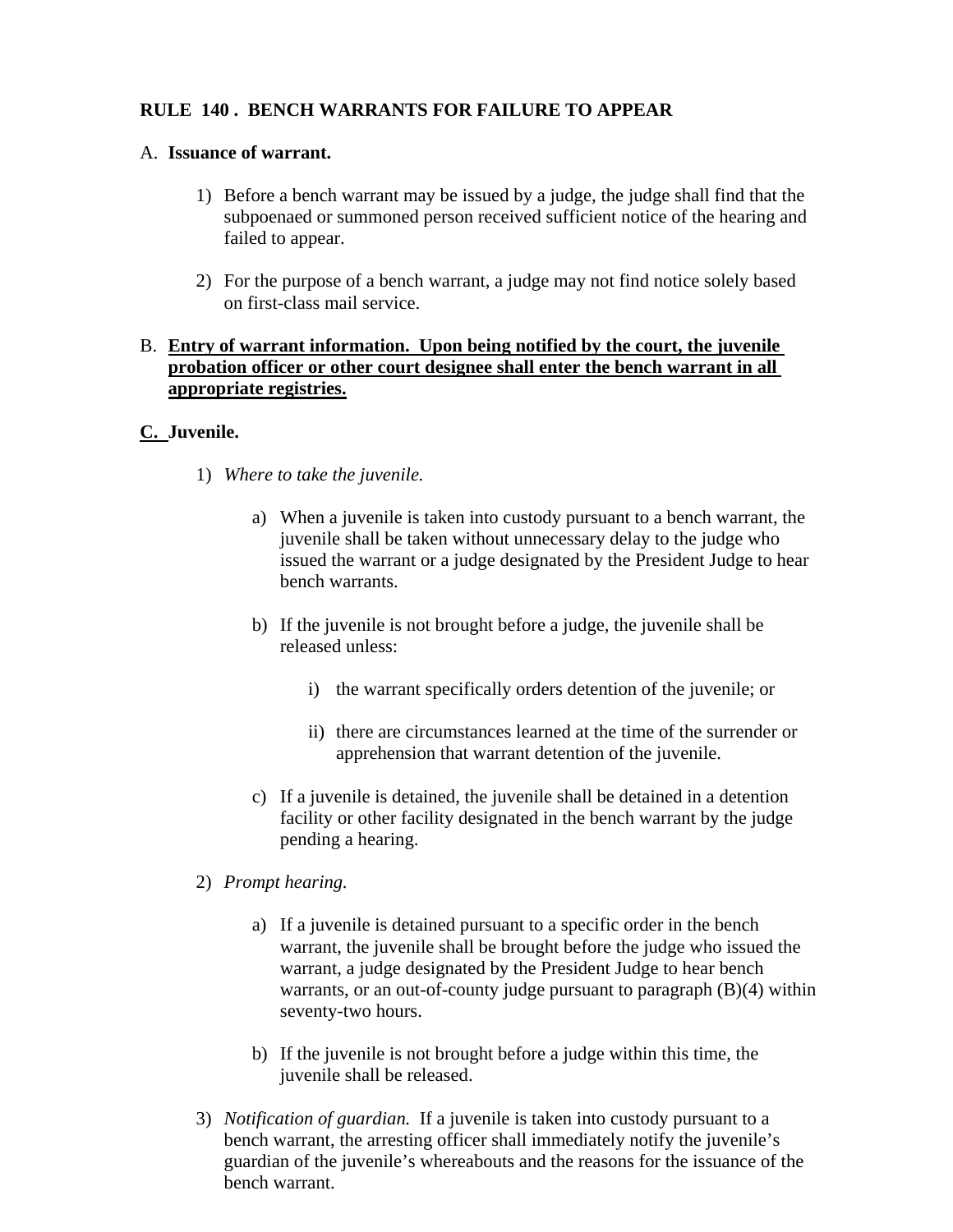- 4) *Out-of-county custody.* 
	- a) If a juvenile is taken into custody pursuant to a bench warrant in a county other than the county of issuance, the county of issuance shall be notified immediately.
	- b) Arrangements to transport the juvenile shall be made immediately.
	- c) If transportation cannot be arranged immediately, then the juvenile shall be taken without unnecessary delay to a judge of the county where the juvenile is found.
	- d) The judge will identify the juvenile as the subject of the warrant, decide whether detention is warranted, and order that arrangements be made to transport the juvenile to the county of issuance.
- 5) *Time requirements.* The time requirements of Rules 240, 391, 404, 510, and 605 shall be followed.

### **[C]D**. **Witnesses.**

- 1) *Where to take the witness.* 
	- a) When a witness is taken into custody pursuant to a bench warrant, the witness shall be taken without unnecessary delay to the judge who issued the warrant or a judge designated by the President Judge to hear bench warrants.
	- b) If the witness is not brought before a judge, the witness shall be released unless the warrant specifically orders detention of the witness.
	- c) A motion for detention as a witness may be filed anytime before or after the issuance of a bench warrant. The judge may order detention of the witness pending a hearing.
		- 1) *Minor.* If a detained witness is a minor, the witness shall be detained in a detention facility.
		- 2) *Adult.* If a detained witness is an adult, the witness shall be detained at the county jail.
- 2) *Prompt hearing.* 
	- a) If a witness is detained pursuant to paragraph  $(C)(1)(c)$  or brought back to the county of issuance pursuant to paragraph  $(C)(4)(f)$ , the witness shall be brought before the judge by the next business day.
	- b) If the witness is not brought before a judge within this time, the witness shall be released.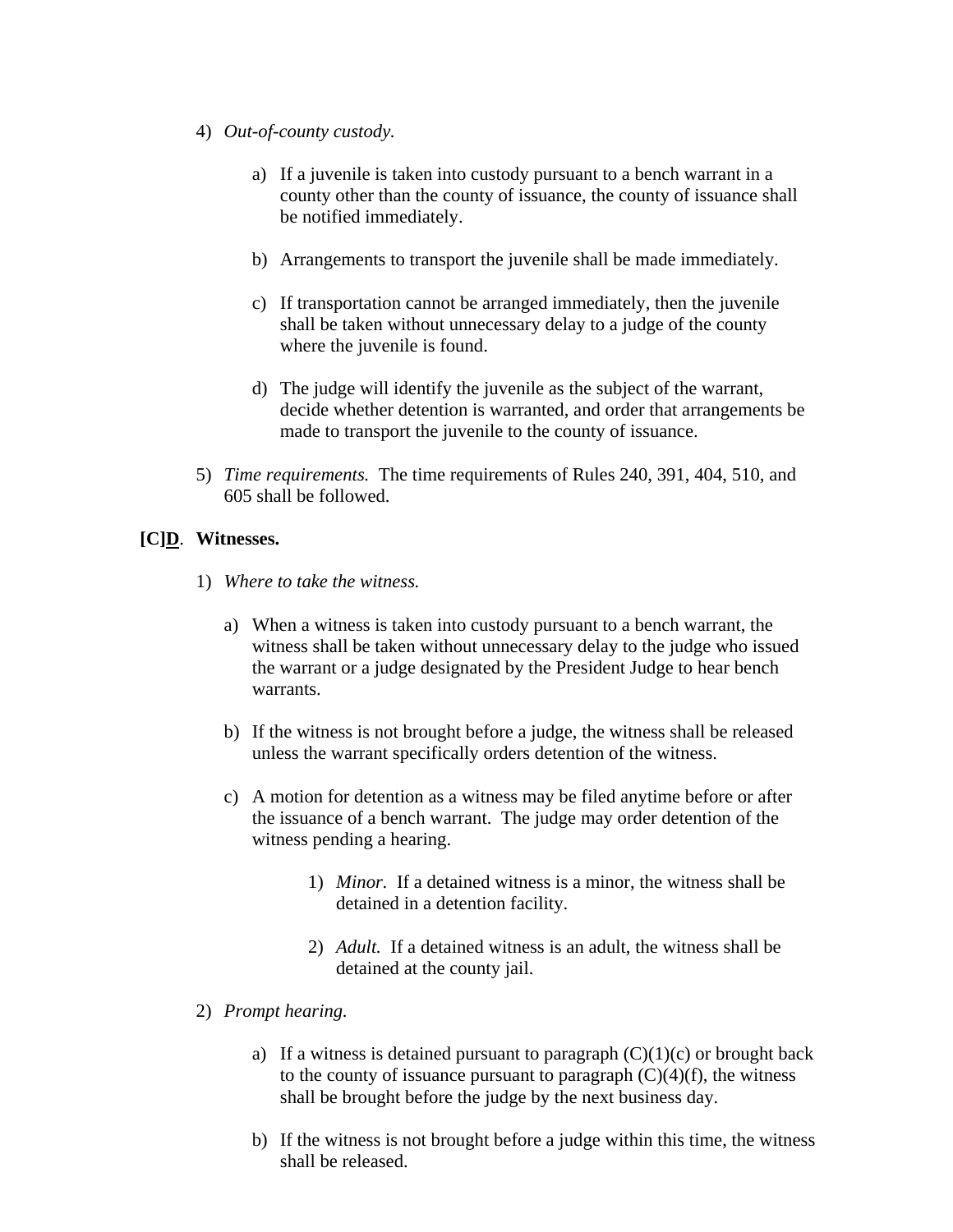- 3) *Notification of guardian.* If a witness who is taken into custody pursuant to a bench warrant is a minor, the arresting officer shall immediately notify the witness's guardian of the witness's whereabouts and the reasons for the issuance of the bench warrant.
- 4) *Out-of-county custody.* 
	- a) If a witness is taken into custody pursuant to a bench warrant in a county other than the county of issuance, the county of issuance shall be notified immediately.
	- b) The witness shall be taken without unnecessary delay and within the next business day to a judge of the county where the witness is found.
	- c) The judge will identify the witness as the subject of the warrant, decide whether detention as a witness is warranted, and order that arrangements be made to transport the witness to the county of issuance.
	- d) Arrangements to transport the witness shall be made immediately.
	- e) If transportation cannot be arranged immediately, the witness shall be released unless the warrant or other order of court specifically orders detention of the witness.
		- i) *Minor*. If the witness is a minor, the witness may be detained in an out-of-county detention facility.
		- ii) *Adult.* If the witness is an adult, the witness may be detained in an out-of-county jail.
	- f) If detention is ordered, the witness shall be brought back to the county of issuance within seventy-two hours from the execution of the warrant.
	- g) If the time requirements of this paragraph are not met, the witness shall be released.

#### **[D]E**. **Return & execution of the warrant for juveniles and witnesses.**

- 1) The bench warrant shall be executed without unnecessary delay.
- 2) The bench warrant shall be returned to the judge who issued the warrant or to the judge designated by the President Judge to hear bench warrants.
- 3) When the bench warrant is executed, the arresting officer shall immediately execute a return of the warrant with the judge.
- 4) Upon the return of the warrant, the judge shall vacate the bench warrant.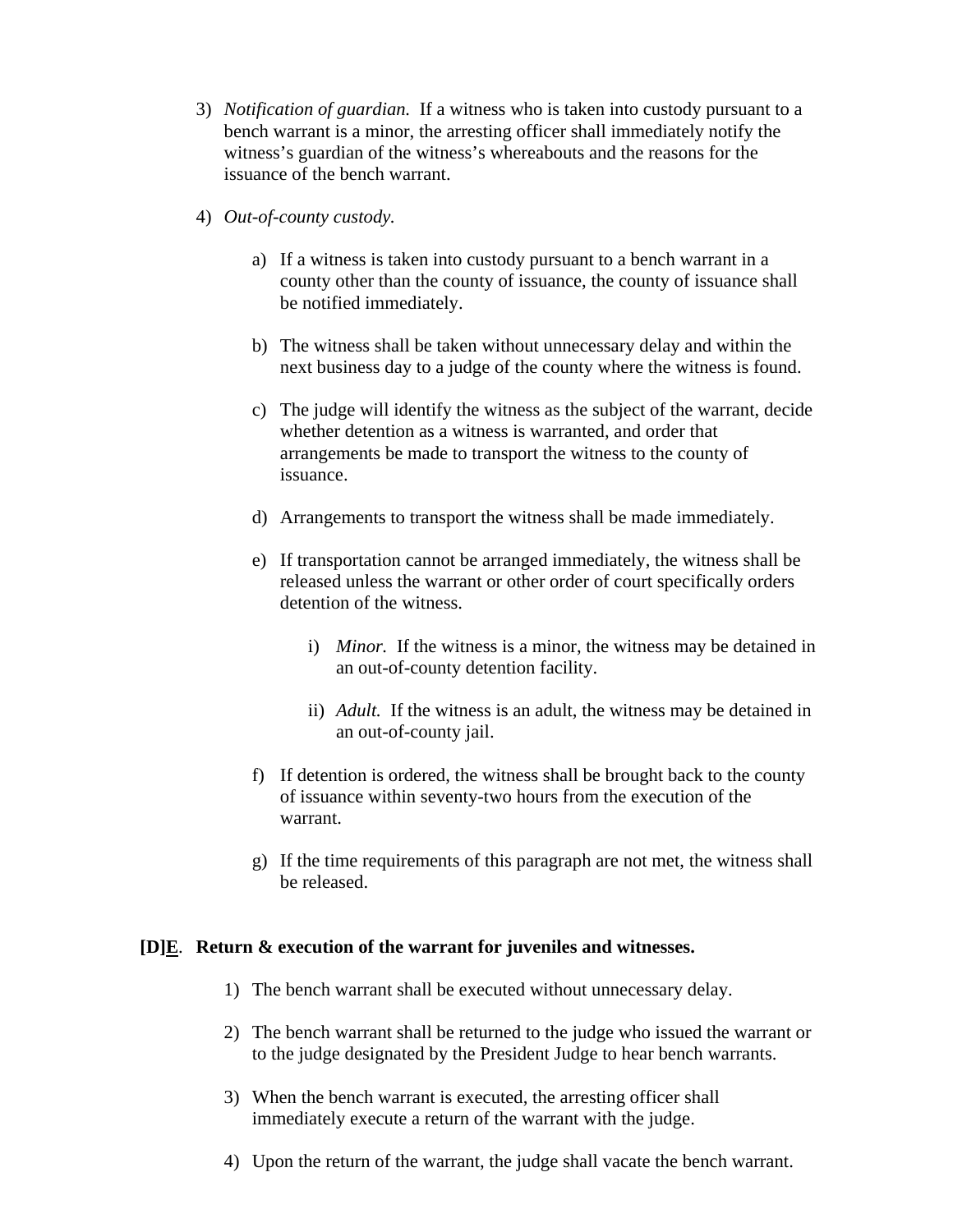### **5) Once the warrant is vacated, the court shall order the probation officer or other court designee to remove the warrant from all appropriate registries.**

#### **COMMENT**

Pursuant to paragraph (A), the judge is to ensure that the person received sufficient notice of the hearing and failed to attend. The judge may order that the person be served in-person or by certified mail, return receipt. The judge may rely on first-class mail service if additional evidence of sufficient notice is presented. For example, testimony that the person was told in person about the hearing is sufficient notice. Before issuing a bench warrant, the judge should determine if the guardian was notified.

Under Rule 800, 42 Pa.C.S. § 6335(c) was suspended only to the extent that it is inconsistent with this rule. Under paragraph (A)(1), the judge is to find a subpoenaed or summoned person failed to appear and sufficient notice was given to issue a bench warrant. The fact that the juvenile or witness may abscond or may not attend or be brought to a hearing is not sufficient evidence for a bench warrant. This rule, however, does not prohibit probation from recommending detention for a juvenile. The normal rules of procedure in these rules are to be followed if a juvenile is detained. *See* Chapter Two, Part D.

Pursuant to paragraph (**[B]C**), the "juvenile" is the subject of the delinquency proceedings. When a witness is a child, the witness is referred to as a "minor." This distinction is made to differentiate between children who are alleged delinquents and children who are witnesses. *See* paragraph (**[B]C**) for alleged delinquents and paragraph (**[C]D**) for witnesses. *See* also Rule 120 for definition of "juvenile" and "minor."

Pursuant to paragraph  $(\mathbf{B}|\mathbf{C})(1)(a)$ , the juvenile is to be taken immediately to the judge who issued the bench warrant or a judge designated by the President Judge of that county to hear bench warrants. Pursuant to paragraph (**[B]C**)(1)(b), if a bench warrant specifically provides that the juvenile may be detained in a detention facility, the juvenile may be detained without having to be brought before the judge until a hearing within seventy-two hours under paragraph (**[B]C**)(2)(a). The juvenile is not to languish in a detention facility. Pursuant to this paragraph, if a hearing is not held promptly, the juvenile is to be released. *See* paragraph (**[B]C**)(2)(b).

Under paragraphs (**[B]C**)(2) and (**[B]C**)(4), a juvenile taken into custody pursuant to a bench warrant is to have a hearing within seventy-two hours regardless of where the juvenile is found. *See* Rule  $240 (C)$ .

Pursuant to paragraph (**[B]C**)(4), the juvenile may be detained out-of-county until transportation arrangements can be made.

Pursuant to paragraph (**[B]C**)(5), the time requirements of all other rules are to apply to juveniles who are detained. *See, e.g.,* Rules 240, 391, 404, 510, and 605.

Pursuant to paragraph ( $[C]\underline{D}$ )(1)(a), the witness is to be taken immediately to the judge who issued the bench warrant or a judge designated by the President Judge of that county to hear bench warrants. Pursuant to paragraph  $(\mathbf{C}|\mathbf{D})(1)(b)$ , if the judge is not available, the witness is to be released immediately unless the warrant specifically orders detention. Pursuant to paragraph (**[C]D**)(1)(c), a motion for detention as a witness may be filed. If the witness is detained, a prompt hearing pursuant to paragraph (**[C]D**)(2) is to be held by the next business day or the witness is to be released. *See* paragraph (**[C]D**)(2)(b).

Pursuant to paragraph (**[C]D**)(4)(b), a witness is to be brought before an out-of-county judge by the next business day unless the witness can be brought before the judge who issued the bench warrant within this time. When the witness is transported back to the county of issuance within seventy-two hours of the execution of the bench warrant, the witness is to be brought before the judge who issued the bench warrant by the next business day. *See* paragraph (**[C]D**)(4)(f).

Pursuant to paragraph (**[D]E**)(2), the bench warrant is to be returned to the judge who issued the warrant or to the judge designated by the President Judge to hear warrants by the arresting officer executing a return of warrant. *See* paragraph (**[D]E**)(3).

Pursuant to paragraph (**[D]E**)(4), the bench warrant is to be vacated after the return of the warrant is executed **[so the juvenile or witness is not taken into custody on the same warrant if the juvenile or witness is released]**. "Vacated" is to mean that the bench warrant has been served, dissolved, executed, dismissed, canceled, returned, or any other similar language used by the judge to terminate the warrant. The bench warrant is no longer in effect once it has been vacated.

**Pursuant to paragraph (E)(5), once the warrant is vacated, the juvenile probation officer or other court designee is to remove the warrant from all appropriate registries so the juvenile is not taken into custody on the same warrant if the juvenile is released .**

See 42 Pa.C.S. § 4132 for punishment of contempt for juveniles and witnesses.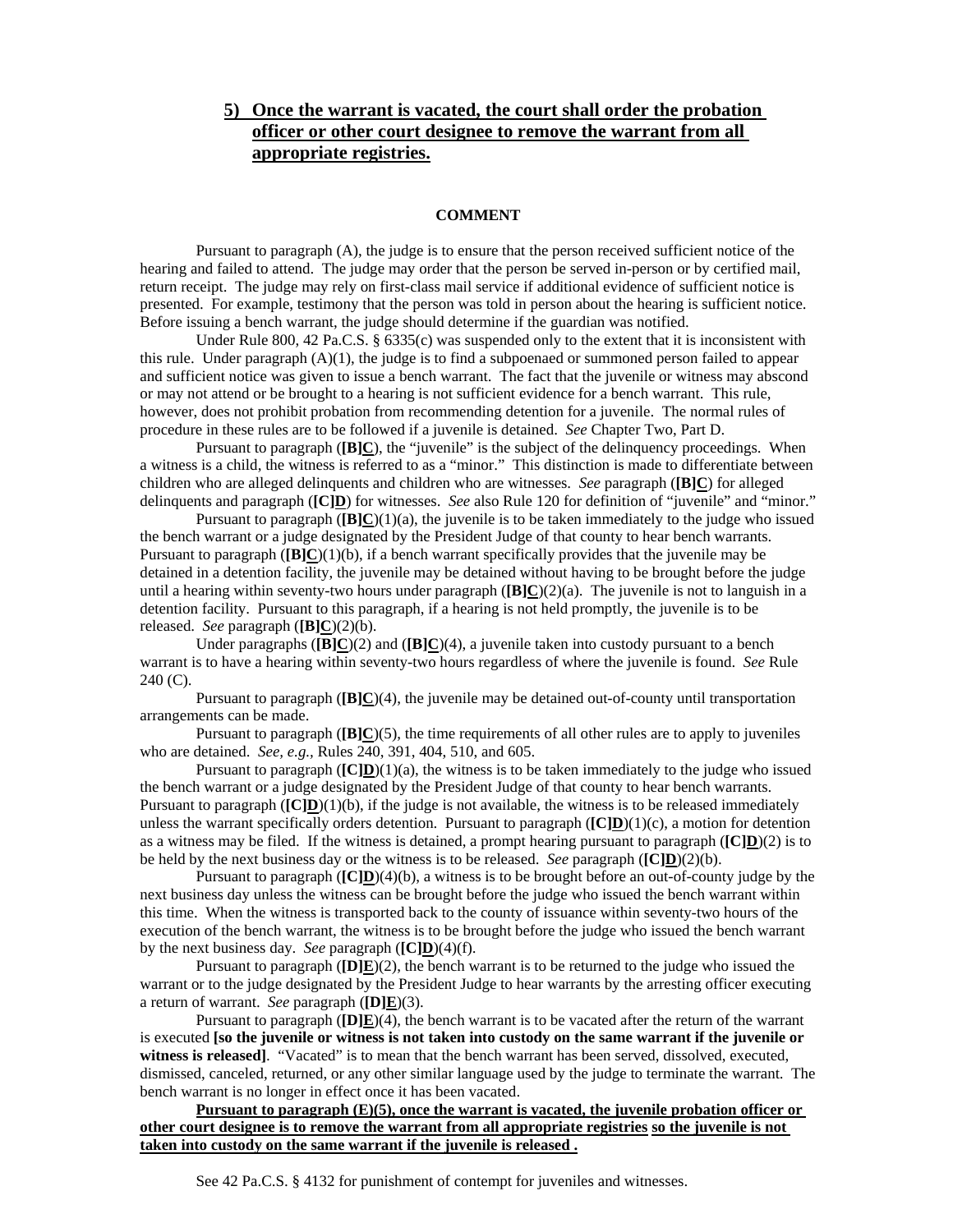**Official Note:** Rule 140 adopted February 26, 2008, effective June 1, 2008.

#### *Committee Explanatory Reports:*

 Final Report explaining the provisions of Rule 140 published with the Court's Order at 38 Pa.B. 1142 (March 8, 2008).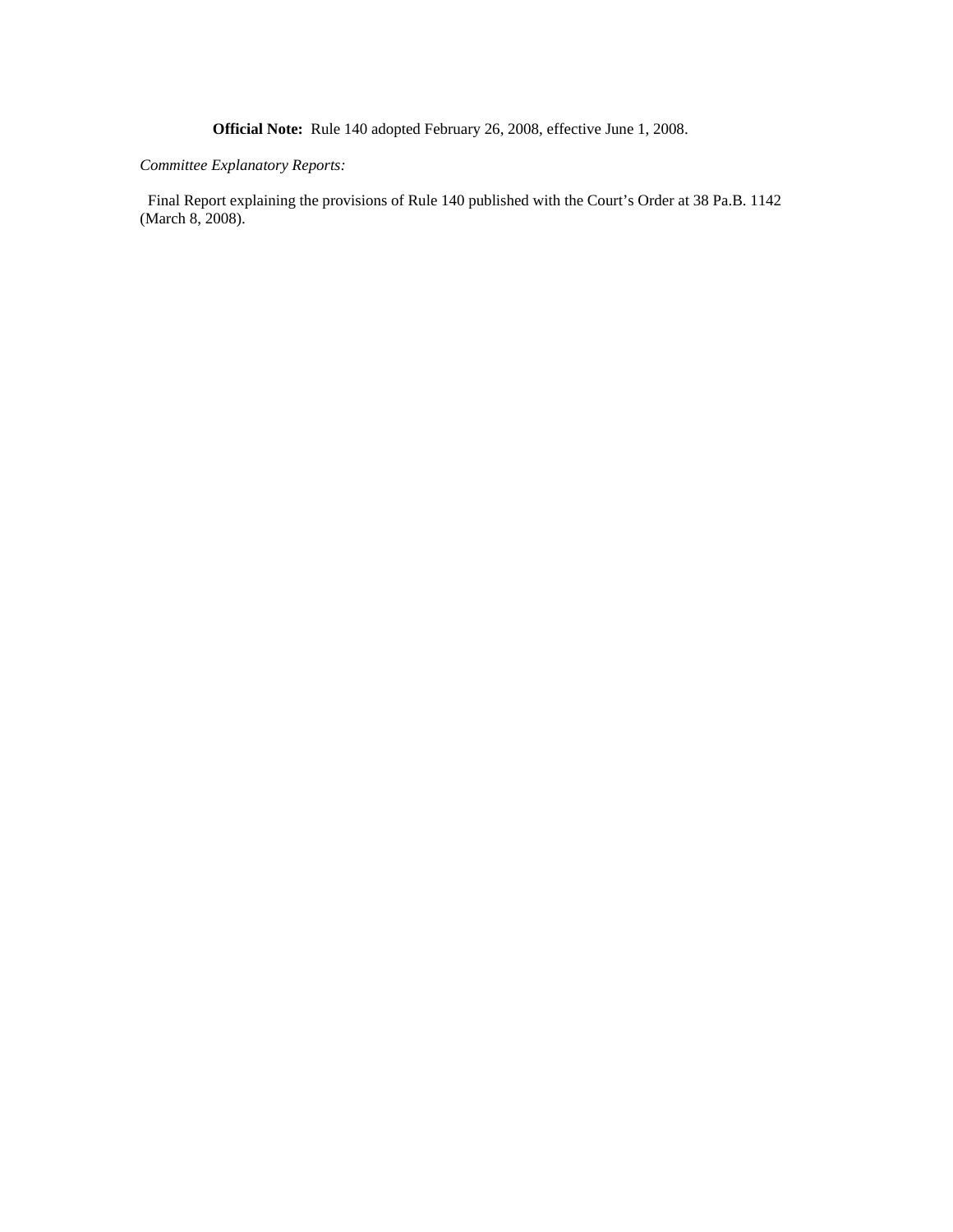## **RULE 141 . BENCH WARRANTS FOR ABSCONDERS**

- **A. Issuance of warrant. The juvenile probation officer shall immediately notify the court upon notification or recognition that a juvenile has absconded from the supervision of the court. The court may issue a bench warrant for the juvenile.**
- **B. Entry of warrant information. Upon being notified by the court, the juvenile probation officer or other court designee shall enter the bench warrant in all appropriate registries.**
- **C. Where to take the juvenile. The juvenile shall be detained in a detention facility or other facility designated in the bench warrant pending a hearing pursuant to paragraph (D).**
- **D. Prompt hearing. The juvenile shall have a detention hearing within seventy-two hours of the placement in detention.**
- **E. Time requirements. The time requirements of Rules 240, 391, 404, 510, and 605 shall be followed.**
- **F. Notification of guardian.****When the juvenile is taken into custody pursuant to a bench warrant, the arresting officer shall immediately notify the juvenile's guardian of the juvenile's whereabouts and the reasons for the issuance of the bench warrant.**
- **G. Return & execution of the warrant.** 
	- **1) The bench warrant shall be executed without unnecessary delay.**
	- **2) The bench warrant shall be returned to the judge who issued the warrant or to the judge designated by the President Judge to hear bench warrants.**
	- **3) When the bench warrant is executed, the arresting officer shall immediately execute a return of the warrant with the judge.**
	- **4) Upon the return of the warrant, the judge shall vacate the bench warrant.**
	- **5) Once the warrant is vacated, the court shall order the probation officer or other court designee to remove the warrant from all appropriate registries.**

#### **COMMENT**

**Pursuant to paragraph (A), when a juvenile: 1) escapes from a placement facility, detention facility, shelter care facility, foster-care, or other court-ordered program or placement; 2) fails to report to juvenile probation; 3) cannot be located by juvenile probation; or 4) otherwise leaves the jurisdiction of the court, the court may issue a warrant for the juvenile.**

**Pursuant to paragraph (B), the court is to notify juvenile probation or other court designee to enter the bench warrant in all appropriate registries, such as, JNET, CLEAN, PCIC, and NCIC. Pursuant to paragraph (C), the juvenile is to be detained in a detention facility or any other** 

**facility designated in the bench warrant.**